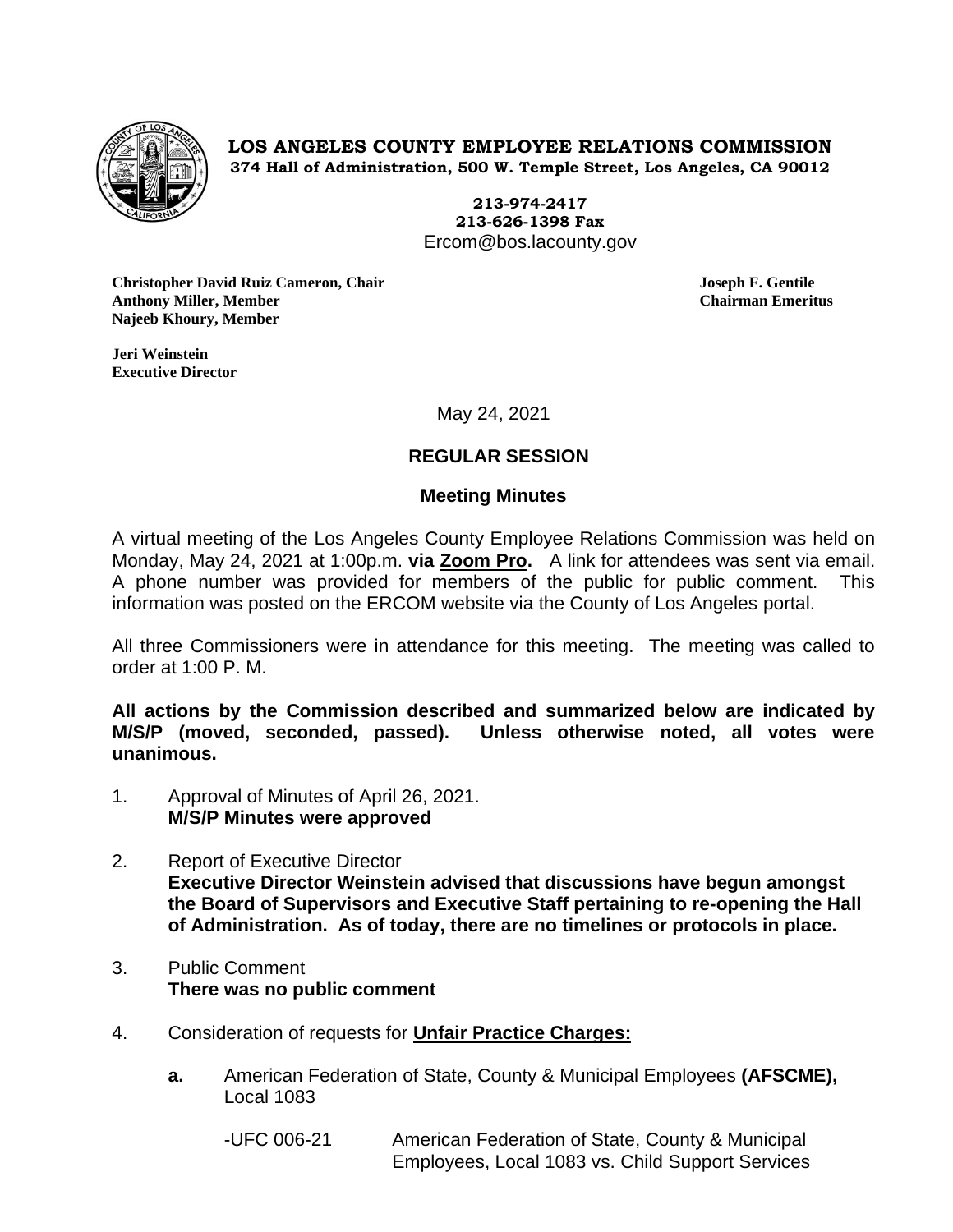Division. (Bad Faith Bargaining, Interference) (Continued from March 22, 2021)

## - County Opposition and Motion to Dismiss

## **M/S/P This matter was continued to afford the Union an opportunity to respond to the County Opposition and Motion to Dismiss.**

**b.** American Federation of State, County, & Municipal Employees **(AFCSME)** Local 685

### **NONE**

**c.** Association for Los Angeles Deputy Sheriffs **(ALADS)**

#### **NONE**

**d.** California Association of Professional Employees **(CAPE)**

## **NONE**

**e.** Los Angeles/Orange Counties Building & Construction Trades Council AFL-CIO

#### **NONE**

**f.** Professional Peace Officers Association (**PPOA**)

## **NONE**

**g.** Service Employees International Union

## **NONE**

- **h.** Union of American Physicians and Dentists (**UAPD**)
	- -UFC 009-21 Union of American Physicians and Dentists (**UAPD**) Vs. Department of Health Services (**DHS**) (Changes to Working Conditions, transfer of duties for Radiologists) (Continued from April 26, 2021)

-County Motion to Dismiss UFC 009-21 -Union Response to Motion to County Motion to Dismiss

**M/S/P After presentation by both parties and discussion by the Commission this matter was sent to hearing**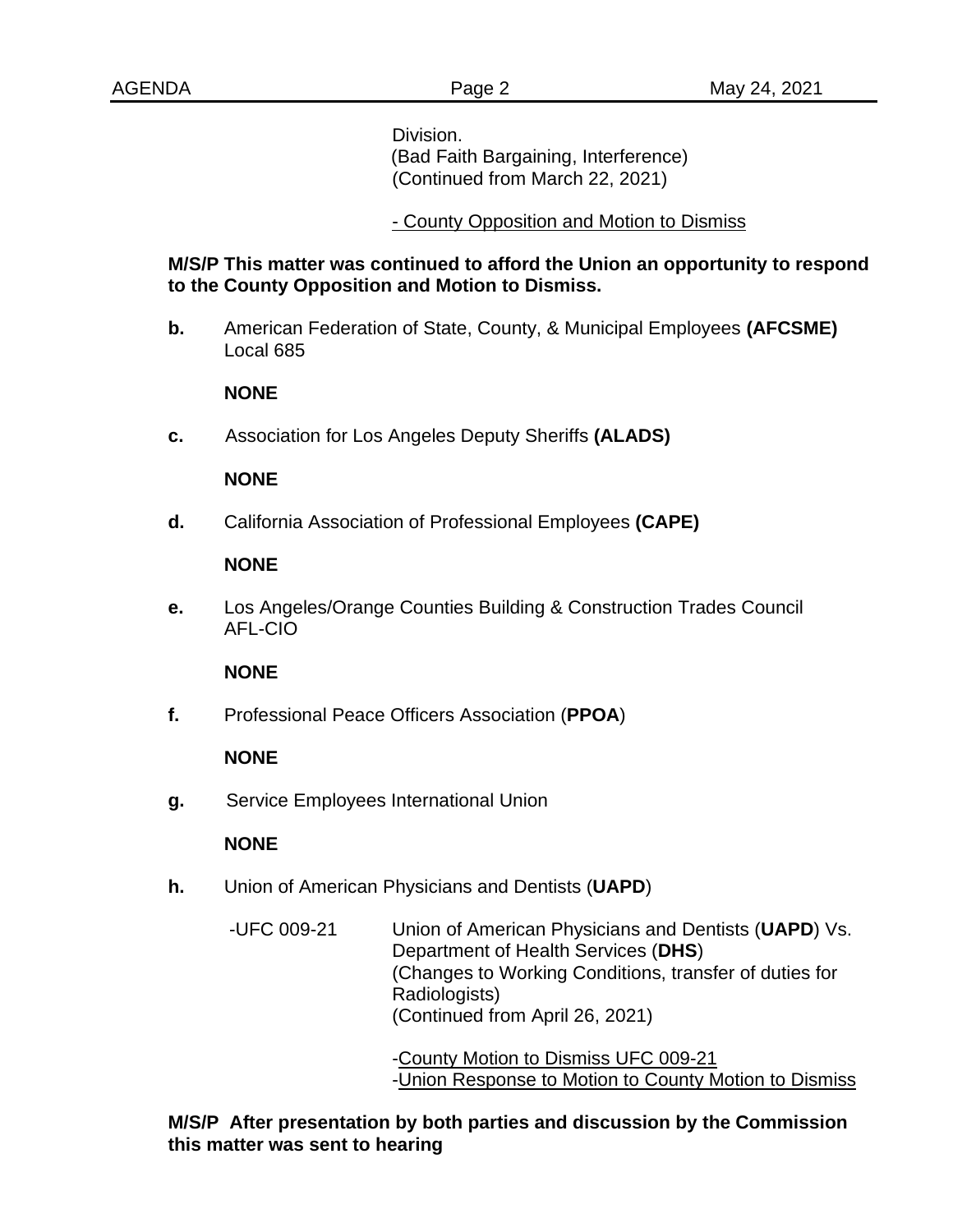5. Request to **Withdraw Unfair Practice Charge**

 **NONE**

- 6. Consideration of request for **Amendment of Certification:**
	- **a.** CEO Request to Delete Class

-AC 002-21 Bargaining Unit 821 Union - AFSCME, Council 36 Item No. - 0012 **Agricultural Inspector III**

**M/S/P The Commission approved deletion of this class. No opposition from the Union.**

- **b.** CEO Request for Title Change
	- -AC 003-21 Bargaining Unit 711 Union – SEIU Local 721 Item # 8105 **Senior Community Worker to Senior Community Health Worker**

**M/S/P The Commission approved the name change of this class. No opposition from the Union.** 

7. Consideration of request for **Certification as Certified Majority Representative**

Certification of the Los Angeles County Public Defender's Union (LACPDU) as the Majority Representative for Bargaining Unit 803 subsequent to stipulated card count.

**M/S/P The Commission approved the Los Angeles County Public Defender's Union as the Certified Majority Representative of the County Public Defenders in Bargaining Unit 803. A notice of ERCOM certification will be posted on the ERCOM website.** 

8. Commissioner's Special Items. **None**

**The Commission moved to Executive Session at 1:34.**